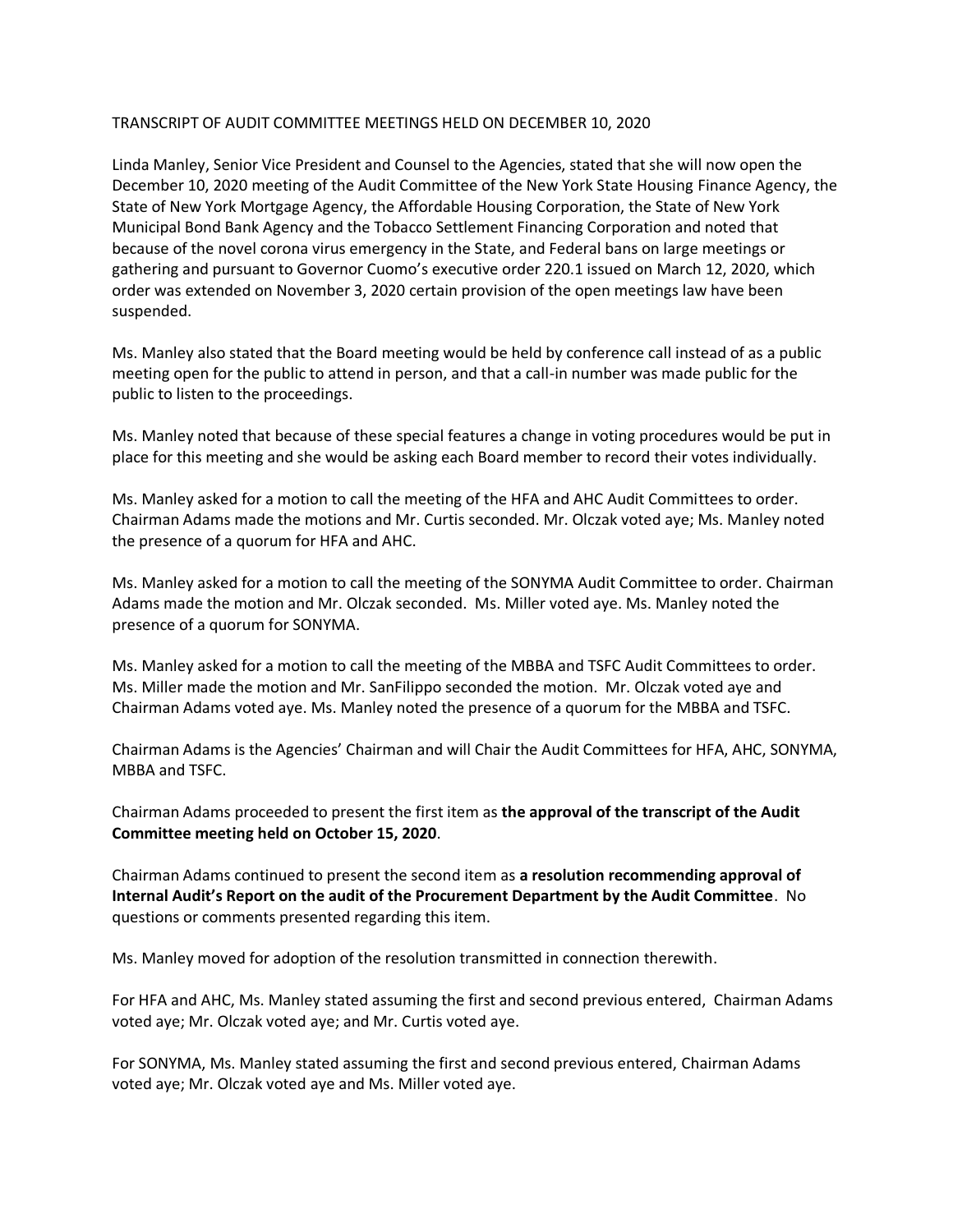For MBBA and TSFC, Ms. Manley stated assuming the first and second previous entered, Chairman Adams voted aye; Ms. Miller voted aye; Mr. Olczak voted aye; and Mr. SanFilippo voted aye.

Ms. Manley stated that motions are carried and the resolutions are adopted.

Chairman Adams presented the next item a **resolution approving Internal Audit's Report on the audit of the Treasury Department**. No questions or comments presented regarding this item.

Ms. Manley moved for adoption of the resolution transmitted in connection therewith.

For HFA and AHC, Ms. Manley stated assuming the first and second previous entered, Chairman Adams voted aye; Mr. Olczak voted aye; and Mr. Curtis voted aye.

For SONYMA, Ms. Manley stated assuming the first and second previous entered, Chairman Adams voted aye; Mr. Olczak voted aye and Ms. Miller voted aye.

For MBBA and TSFC, Ms. Manley stated assuming the first and second previous entered, Chairman Adams voted aye; Ms. Miller voted aye; Mr. Olczak voted aye; and Mr. SanFilippo voted aye.

Ms. Manley stated that motions are carried and the resolutions are adopted.

Chairman Adams presented the next item a SONYMA action item, a **resolution approving Internal Audit's Servicer Audit of Tompkins Trust Company**. No questions or comments presented regarding this item.

For SONYMA, Ms. Manley stated assuming the first and second previous entered, Chairman Adams voted aye; Mr. Olczak voted aye and Ms. Miller voted aye.

Ms. Manley stated that motions are carried and the resolutions are adopted.

Chairman Adams presented the next item a SONYMA action item, a **resolution approving Internal Audit's Servicer Audit of JP/Morgan Chase**. No questions or comments presented regarding this item.

For SONYMA, Ms. Manley stated assuming the first and second previous entered, Chairman Adams voted aye; Mr. Olczak voted aye and Ms. Miller voted aye.

Ms. Manley stated that motions are carried and the resolutions are adopted.

Chairman Adams presented the next item a SONYMA action item, a **resolution approving Internal Audit's report on its audit of the Vacant and Abandoned Property program**. No questions or comments presented regarding this item.

For SONYMA, Ms. Manley stated assuming the first and second previous entered, Chairman Adams voted aye; Mr. Olczak voted aye and Ms. Miller voted aye.

Ms. Manley stated that motions are carried and the resolutions are adopted.

Chairman Adams asked Ms. Manley to adjourn the Audit Committee meeting.